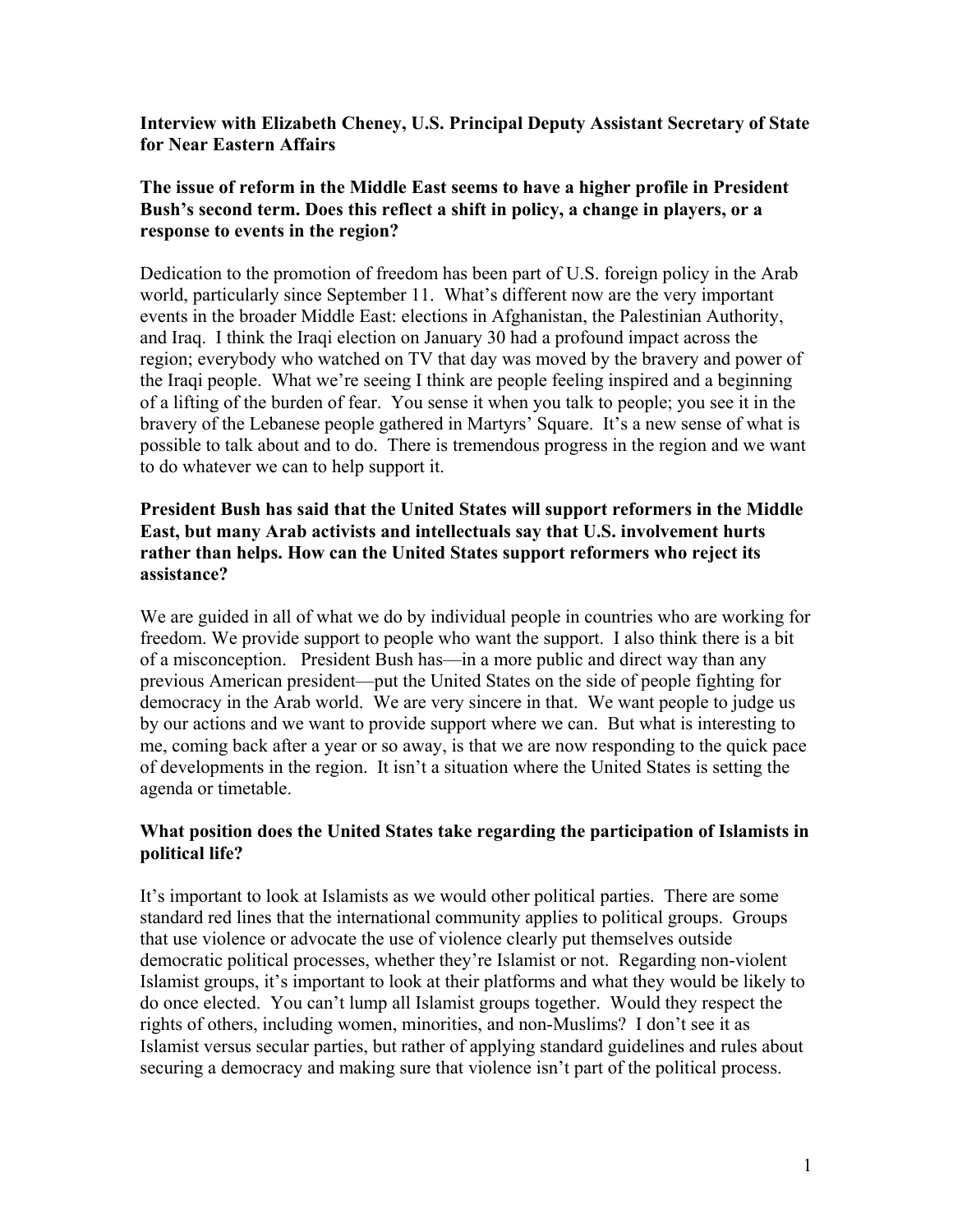#### **Some groups, for example, the Muslim Brotherhood in Egypt, have not been involved in violence in many years and have said they would respect a democratic process, yet they remain illegal.**

For a long time in many countries, the only two voices that have been heard have been the government or extremist groups. I am confident that the vast majority of people in the Arab world, as everywhere, are not extremists. What's important is to open up these systems so that other voices can be heard and people have a real choice to make. People need to have access to media and an ability to campaign and get their messages out. It's very difficult to judge the true strength of these groups in the current environment.

## **The 2004 Arab Human Development Report was issued last week. What concerns did the United States have about the report, and why did it ask for the report's revision before it was launched?**

We were briefed on the report a few days ago, and I think it will be on the whole a good report. There are policy differences, and I'm sure the report will talk about some issues in ways that we would not, but I think it will be an important report, as the others have been. We are looking forward to it. It is simply not the case that the U.S. urged the deferral of this report. We welcome it.

## **The administration has recently been calling publicly for Egypt to undertake political reforms. Which other countries in the region present opportunities for U.S. attention to and pressure for reform?**

We don't look at this as "where can we put pressure next?" It's more about the march of events across the region and how the U.S. can provide all assistance necessary to people who are working for change. I would be hesitant to say that this or that was caused directly by U.S. pressure. What President Mubarak did was bold; he surprised many by calling for a constitutional amendment before the next election, leading to multiparty elections. Now the world will watch and see how that unfolds, and hope it means real reform. We are not trying to target efforts on two or three places but rather taking each country and looking at where they are, what challenges they face, to what extent our programs meet the needs there.

## **The United States in recent years has put more emphasis on Palestinian reform than on restarting Israeli-Palestinian negotiations. Is it possible to reform a Palestinian state that does not yet exist?**

It's very possible and very important to do. The most effective time to address issues such as corruption and transparency, for example, is while the institutions of a state are being developed. Polls show that Palestinians want a judicial system that will set the rules of the game and protect the participants. We've seen with Abu Mazen and ministers such as Salaam Fayyad a dedication to doing that. The President has said that the Palestinian people need to be represented by a government that serves them well and lives up to the standards they deserve. Obviously reform has to include security issues as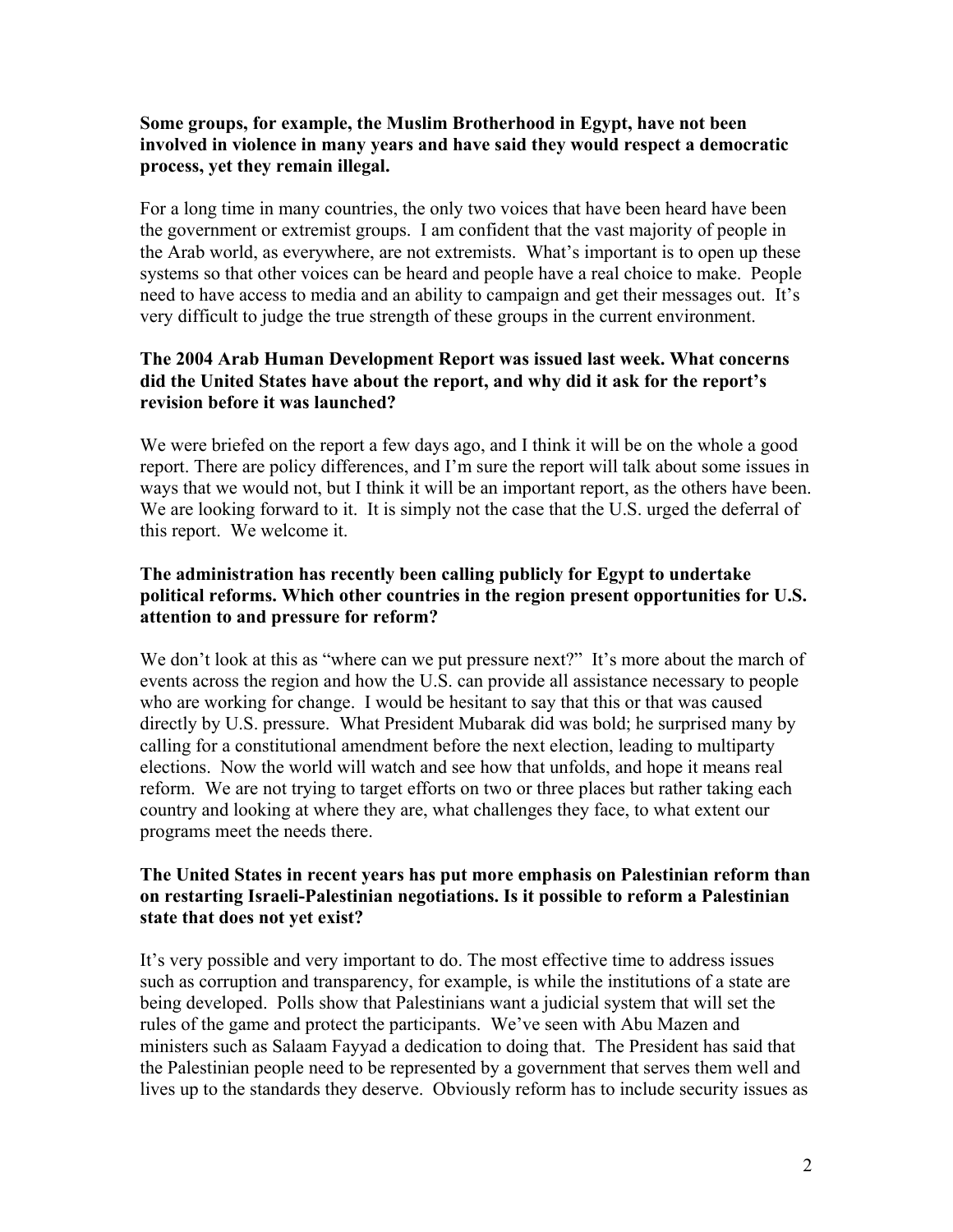well to guarantee the safety of the state of Israel. You cannot talk about the establishment of a Palestinian state, or two states living side by side in peace and security, without the necessary reforms.

# **The Middle East Partnership Initiative (MEPI) has been criticized as being underfunded, but also for not expending its funds wisely. How do you see it?**

Some of the criticism I've seen has been based on faulty information or misimpressions about how the MEPI money is expended or where it goes. You can't judge MEPI as being under-funded if you look at it in combination with our bilateral aid programs. It's also important to look at the idea behind the Partnership Initiative, which was really to reach out at a grassroots level to fund democratization projects and small-scale economic reform and assistance projects. At the end of the day, promoting democracy is not about how much money you have to spend. It doesn't matter how much you have to spend if the will isn't there for change. MEPI has been effective at helping to train people as they participate in their own political processes, helping to bring reformers together, sending a signal that the United States government is going to put money behind these activities. It was MEPI grants recently that were the first grants we signed in Egypt with NGOs directly. The shape of MEPI will evolve as well, according to developments in the region.

# **What about suggestions that the Initiative would be more effective if it were a nongovernmental organization akin to the Asia Foundation?**

There is an important role for a foundation to play. I wouldn't want the U.S. government to be in a position where it didn't have any money to spend on these programs directly. It is very important for us to be able to say— for example to women across the region— "we're inspired by your courage and we want to help you," and then to have the resources to put behind those discussions. But I think the idea of a foundation is an excellent one, and there are a lot of things a foundation could do that the U.S. government cannot do. In many instances it's easier for NGOs to take money from a foundation. We are looking now at how such a foundation might best be structured.

## **Might most MEPI funding eventually go through a foundation?**

We've looked at the scale of other foundations to see what level of annual assistance is necessary to make this work. It would probably make sense to try to have contributions to the foundation from European governments, Arab governments, and Arab individuals as well. I do think it is important for the U.S. government to retain enough money to fund programs quickly and directly, so I would probably not advocate taking all the money out of the U.S. government to put it into a foundation.

#### **What is the function of the Broader Middle East Initiative announced at the 2004 G-8 summit and how does it relate to MEPI?**